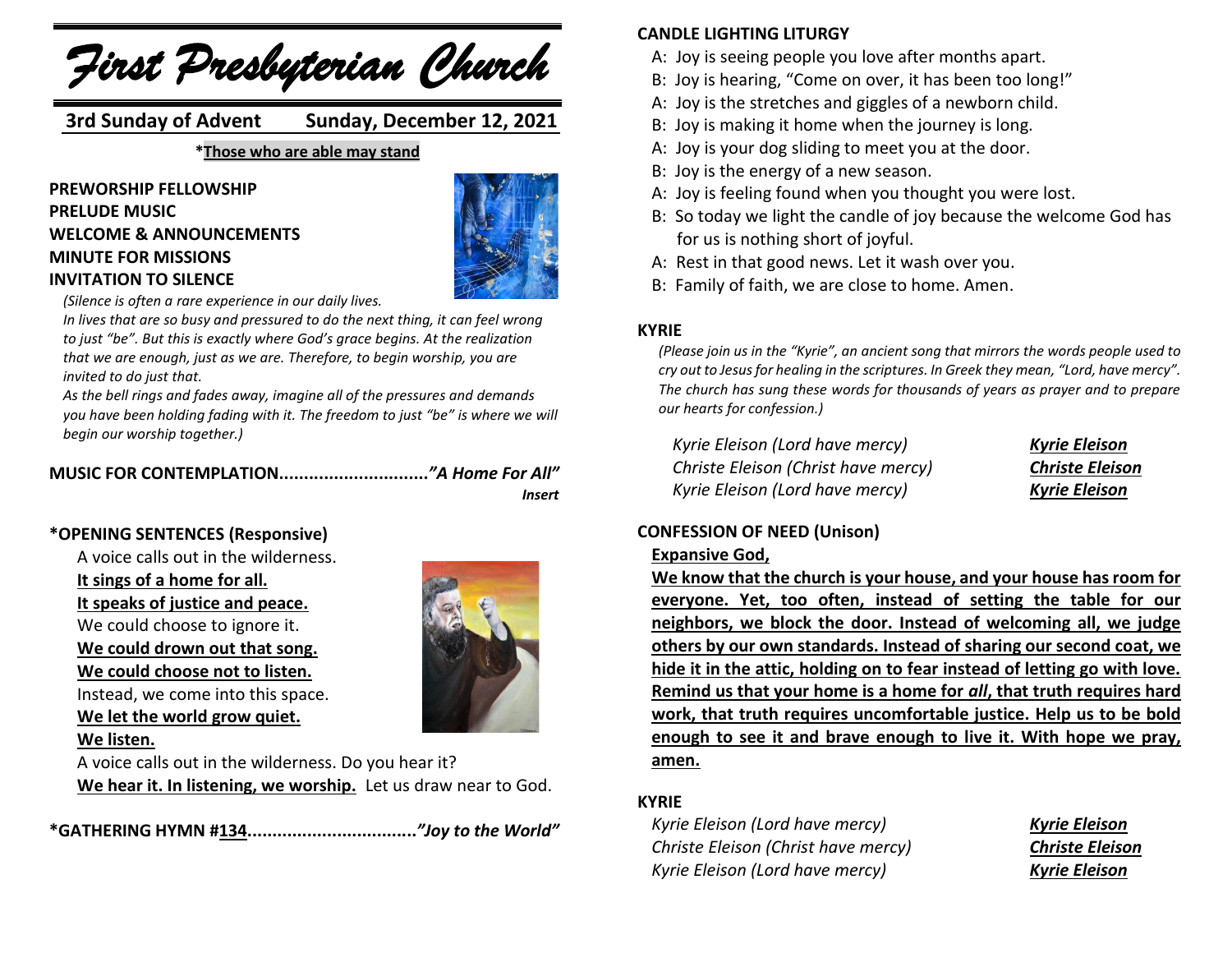## **DECLARATION OF GRACE (Responsive)**

Family of faith, God sent prophets like John the Baptist to us because this work is not easy. Helping create a world where all might have a home, and all might be loved, and all might know peace, is an audacious goal. Fortunately for us, when we mess up – when we lose our way or forget our call – we are met with grace. God could not love us any more or any less than God already does.

So rest in this good news:

#### **We are at home with God – forgiven, claimed, and loved. The door is always open for us. Thanks be to God! Amen!**

| vs. 1 & 2 |
|-----------|

## **\*SHARING THE PEACE OF CHRIST**

The Peace of Christ be with you! **And Also, with you!** Let us share a sign of God's peace with one another.



# **PRAYER FOR ILLUMINATION (Unison)**

**God, whose love is like the sun warming me from the inside, if you are my home, then your word is the streetlight guiding me there. So I want you to know— I am walking your way,** *we* **are walking your way, and we are looking for a light. And our feet are dirty—we've lost our way a time or two. And our bags are heavy we're carrying an array of grief and fear on our backs. But we're on our way. We're looking for your light. We're listening for your word. When you see us coming, when you feel our hearts move, we hope you'll run down the driveway and catch us. Leave the light on. We are on our way home. Gratefully we pray, amen.** 

# **SILENCE FOR CONFESSION AND RESTING IN GOD'S GRACE**

# **DECLARATION OF GRACE (Responsive)**

Family of faith, God sent prophets like John the Baptist to us because this work is not easy. Helping create a world where all might have a home, and all might be loved, and all might know peace, is an audacious goal. Fortunately for us, when we mess up  $-$  when we lose our way or forget our call – we are met with grace. God could not love us any more or any less than God already does.

So rest in this good news:

**We are at home with God – forgiven, claimed, and loved. The door is always open for us. Thanks be to God! Amen!**

**\*RESPONSE HYMN #106** *....................................."Prepare the Way"*

*vs. 1 & 2*

#### **\*SHARING THE PEACE OF CHRIST**

The Peace of Christ be with you! **And Also, with you!** Let us share a sign of God's peace with one another.



## **PRAYER FOR ILLUMINATION (Unison)**

**God, whose love is like the sun warming me from the inside, if you are my home, then your word is the streetlight guiding me there. So I want you to know— I am walking your way,** *we* **are walking your way, and we are looking for a light. And our feet are dirty—we've lost our way a time or two. And our bags are heavy we're carrying an array of grief and fear on our backs. But we're on our way. We're looking for your light. We're listening for your word. When you see us coming, when you feel our hearts move, we hope you'll run down the driveway and catch us. Leave the light on. We are on our way home. Gratefully we pray, amen.**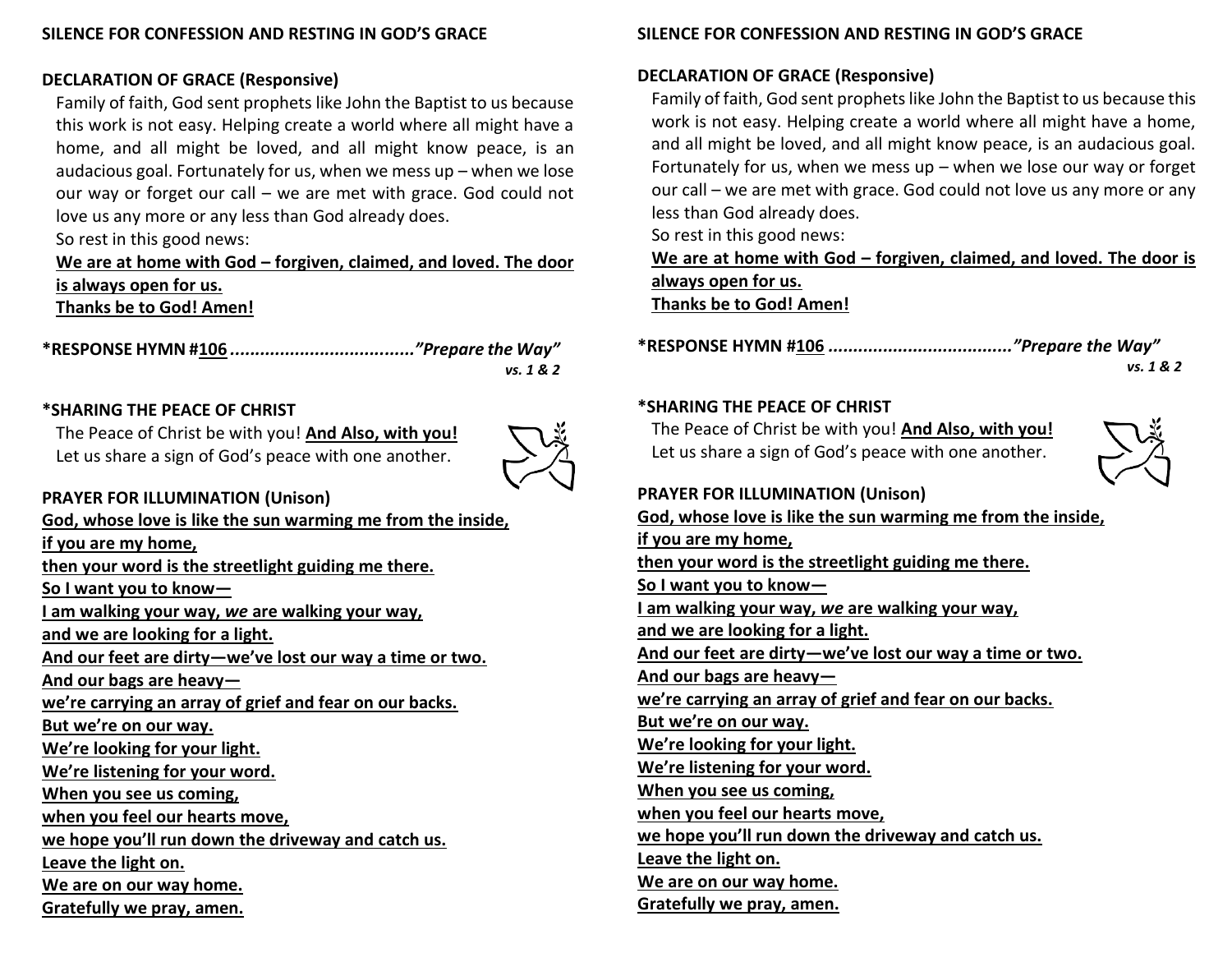#### **SCRIPTURE**

- **FIRST READING ...................................Zephaniah 3:14-20 (pg 981)** *Leader: The Word of the Lord.* **People: Thanks be to God!**
- **SECOND READING............................................Luke 3:7-18 (pg 61)** *Leader: The Word of the Lord.* **People: Praise to You, O Christ**
- **SERMON Home for All?** *Rev. Michael Ozaki*

#### **SILENCE FOR REFLECTION**

**\*HYMN OF THE DAY #749 ........................***"Come! Live in the Light!"*

**PRAYERS OF THE PEOPLE** Lord in your Mercy. **Hear our Prayer.**

**THE LORD'S PRAYER (forgive us our "sins")**

#### **\*BLESSING AND CHARGE (Responsive)**

Beloved children of God receive the gift of the Holy Spirit, the grace of Jesus Christ, and the blessing of the Lord forever. **Alleluia! Amen.**

| vs. 1 & 3 |
|-----------|

**\*DISMISSAL (Responsive)** Go in peace to love and serve the Lord. **Thanks be to God. Amen.**

#### **\*POSTLUDE**



## *Please continue to be in prayer for:*

Kaylee Acevedo & Family JoAnn Westburg Alex Gullingsrud & Family Brent Blake Curt Hoppe Randy Beattie Duane & Betty Finkenbinder Richard Gould Scott Brolsma

#### **SCRIPTURE**

|                                                  | Leader: The Word of the Lord. People: Thanks be to God!                                     |                                                                        |  |
|--------------------------------------------------|---------------------------------------------------------------------------------------------|------------------------------------------------------------------------|--|
|                                                  | Leader: The Word of the Lord. People: Praise to You, O Christ                               |                                                                        |  |
| <b>SERMON</b>                                    | Home for All?                                                                               | Rev. Michael Ozaki                                                     |  |
| SILENCE FOR REFLECTION                           |                                                                                             |                                                                        |  |
| *HYMN OF THE DAY #749 "Come! Live in the Light!" |                                                                                             |                                                                        |  |
| <b>PRAYERS OF THE PEOPLE</b>                     | Lord in your Mercy. Hear our Prayer.                                                        |                                                                        |  |
| THE LORD'S PRAYER (forgive us our "sins")        |                                                                                             |                                                                        |  |
| Alleluia! Amen.                                  | *BLESSING AND CHARGE (Responsive)<br>of Jesus Christ, and the blessing of the Lord forever. | Beloved children of God receive the gift of the Holy Spirit, the grace |  |
|                                                  |                                                                                             | vs. 1 & 3                                                              |  |
| *DISMISSAL (Responsive)                          |                                                                                             |                                                                        |  |

Go in peace to love and serve the Lord. **Thanks be to God. Amen.**

#### **\*POSTLUDE**



# *Please continue to be in prayer for:*

Kaylee Acevedo & Family JoAnn Westburg Alex Gullingsrud & Family Brent Blake Curt Hoppe Randy Beattie Duane & Betty Finkenbinder Richard Gould Scott Brolsma